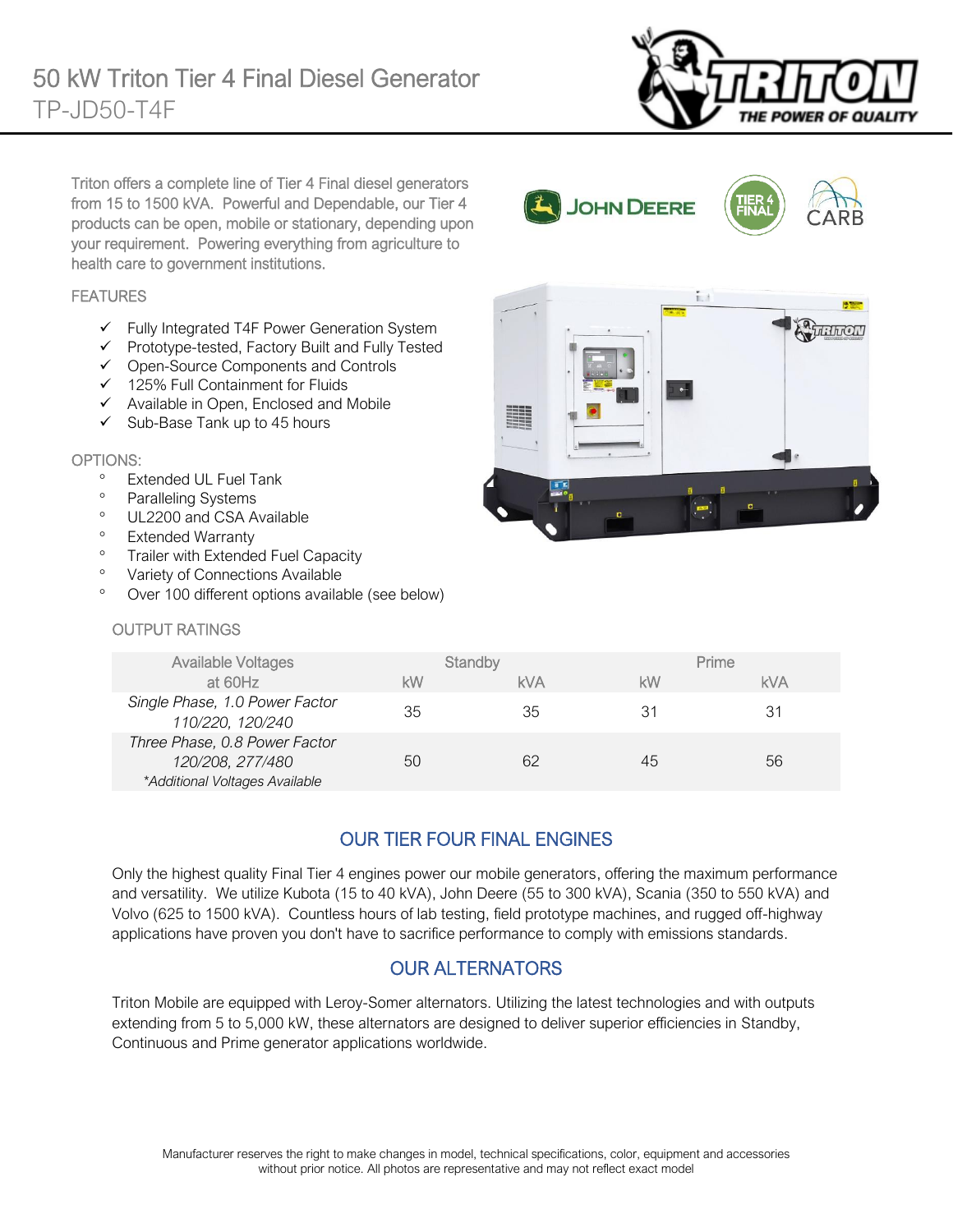

### ENGINE INFORMATION

| Engine Make                      | John Deere             |
|----------------------------------|------------------------|
| Model                            | 3028HFG03              |
| <b>Tier Rating</b>               | Tier 4 Final           |
| Engine Speed (RPM)               | 1800                   |
| Engine Power Output at rated RPM | 55 kWm / 74 HP         |
| Cooling                          | <b>Radiator Cooled</b> |
| Aspiration                       | Turbocharged           |
| Total Displacement (Liter)       | 2.9                    |
| No. of Cylinders and Build       | 3, in line             |
| <b>Bore and Stroke</b>           | $106.5 \times 110$     |
| <b>Compression Ratio</b>         | 16.9:1                 |
| Governor                         | Electronic             |
| Fuel Consumption (L/hr)          |                        |
| <b>Full Load</b>                 | 11.2                   |
| 75% Load                         | 9.3                    |
| 50% Load                         | 7.4                    |
| Oil Capacity (Liter)             | 10                     |
| Coolant Capacity (Liter)         | 15                     |

#### ALTERNATOR INFORMATION

| Manufacturer                          | Leroy Somer                                                     |
|---------------------------------------|-----------------------------------------------------------------|
| Design                                | Brushless single bearing, revolving field                       |
| <b>Stator</b>                         | 2/3 pitch                                                       |
| Rotor                                 | Single bearing, flexible disc                                   |
| <b>Insulation System</b>              | Class H                                                         |
| <b>Standard Temperature Rise</b>      | 125 -163°C Continuous                                           |
| Exciter Type                          | <b>Self Excited</b>                                             |
| <b>Phase Rotation</b>                 | A(U), B(V), C(W)                                                |
| <b>Alternator Cooling</b>             | Direct drive centrifugal blower fan                             |
| AC Waveform Total Harmonic Distortion | No load < $1.5\%$ . Non distorting balanced linear load < $5\%$ |
| Telephone Influence Factor (TIF)      | <50 per NEMA MG1-22.43                                          |
| Telephone Harmonic Factor (THF)       | $<$ 2%                                                          |

### DEEP SEA 7420 DIGITAL CONTROLLER

- Adaptable for a wide variety of single gen-set applications, supporting diesel, gas and petrol engines.
- Monitors engine speed, oil pressure, coolant temperature, frequency, voltage, current, power and fuel level, giving you comprehensive engine and alternator protection.
- <sup>o</sup> Easy USB configuration via the DSE PC Suite or directly through the controller's panel.
- Additional Synchronization Model (DSE8510) available upon request on customized equipment.

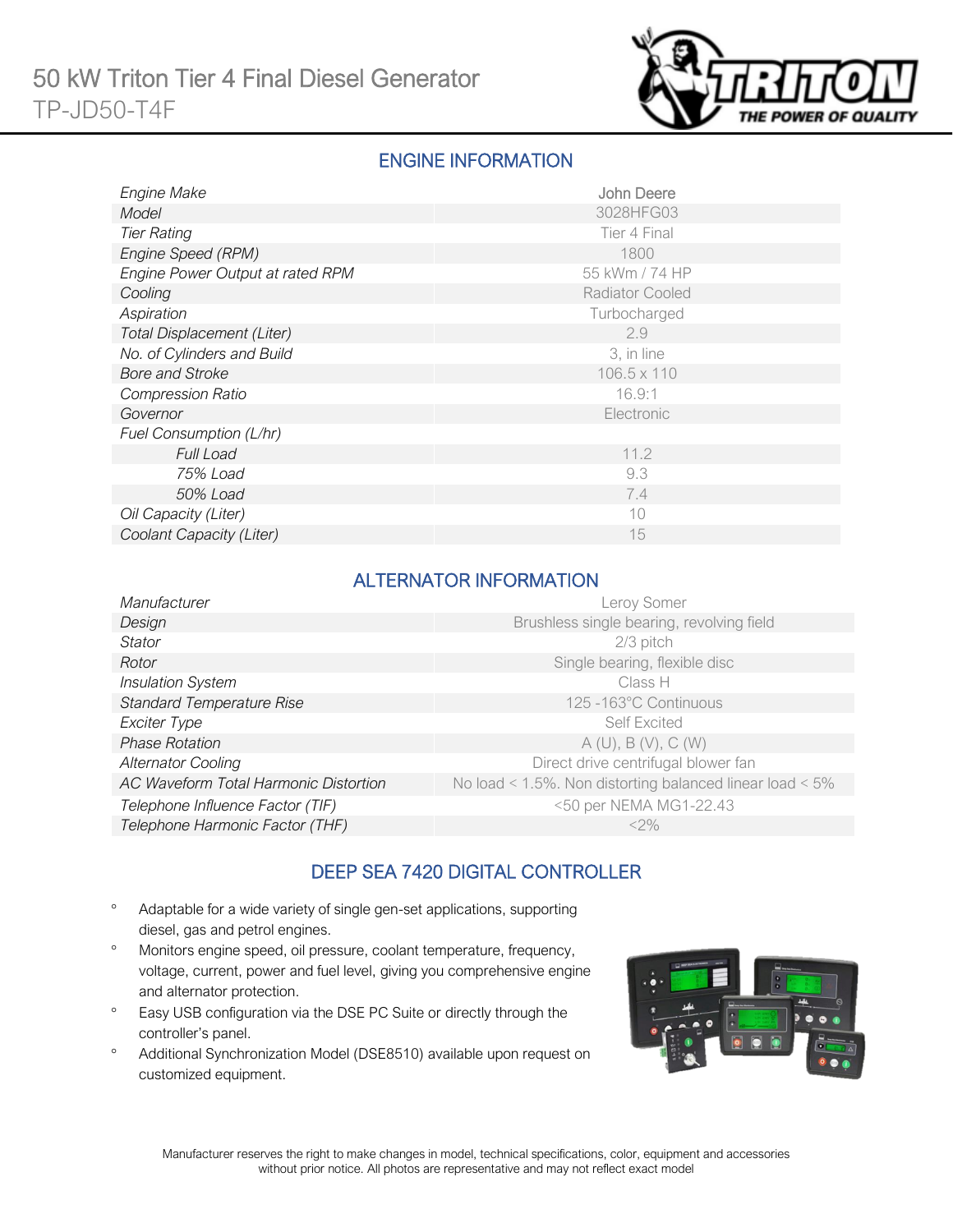

### STANDARD ITEMS

Engine System:

Ī

- o Oil Drain Pump
- o Tier 4 Final Certification
- o Electronic Governor
- o Full Fluid Containment
- Fuel System
	- o Fuel Valve for External Tank
	- o Primary Fuel Filter
	- o Fuel Capacity: XXX liters
	- o Flexible Fuel Lines
- Electrical System
	- o Side Mounted Control Panel
	- o Unit Mounted Mainline Circuit Breaker
	- o Battery Switch
- Cooling System
	- o 45º C Ambient Temperature Rating
	- o 50/50 Ethylene glycol antifreeze
	- o Radiator Drain Extension
- ✓ Generator Set
	- o Mounted on Heavy Duty Steel Base
	- o Full Factory Load Bank Testing
	- o Sub-Base Lifting Points
	- o Forklift Pockets for Easy Transport
- **Alternator** 
	- o 12 Lead Leroy-Somer Alternator
- ✓ Enclosure
	- o Stainless Steel Hinges and Locks
	- o Ultra-Quiet Enclosure
	- o Powder Coated Finish
	- o Easy Access to All Service Points
	- o Fully Sound Attenuated (66db at 7 meters)
	- o Advanced Water and Dust Proofing

# OPTIONAL ITEMS

- Engine System:
	- o Upgraded Exhaust Silencers (Hospital, Residential, Critical)
	- o Heavy Duty Air filters
	- o Oil Heater
	- o Block Heater (Circulating, up to 5000 Watt)
- Fuel System
	- o Fuel Cooling System
	- o Extended Fuel Tank
- Electrical System
	- o 2,3 or 4 Position Voltage Switch
	- o Battery Charger (Standard and Float Type)
	- o Additional Circuit Breakers
	- o Shunt Trips
	- o Electrically Controlled Breakers
	- o Paralleling Systems
	- Electrical Connections (Cam-Locks, Refer Plugs, Distro Panel, and more)
- Cooling System
	- o Upgraded Radiator Systems
	- o Marine Grade Radiator
- Generator Set
	- o Seismic Isolators
	- o Remote Mounted Control System
- <sup>o</sup> Enclosure
	- o 20 and 40' Container Packages
	- o Custom Paint Colors
- <sup>o</sup> Alternator
	- o Marinization (2-3 times dipped)
	- o Permanent Magnetic Generator
- <sup>o</sup> Trailer
	- o Standard Trailer
	- o Trailer with Extended Fuel Tank
	- o Rhino Coating

#### Additional Options

o Please inquire, Triton can assist in engineering nearly any option